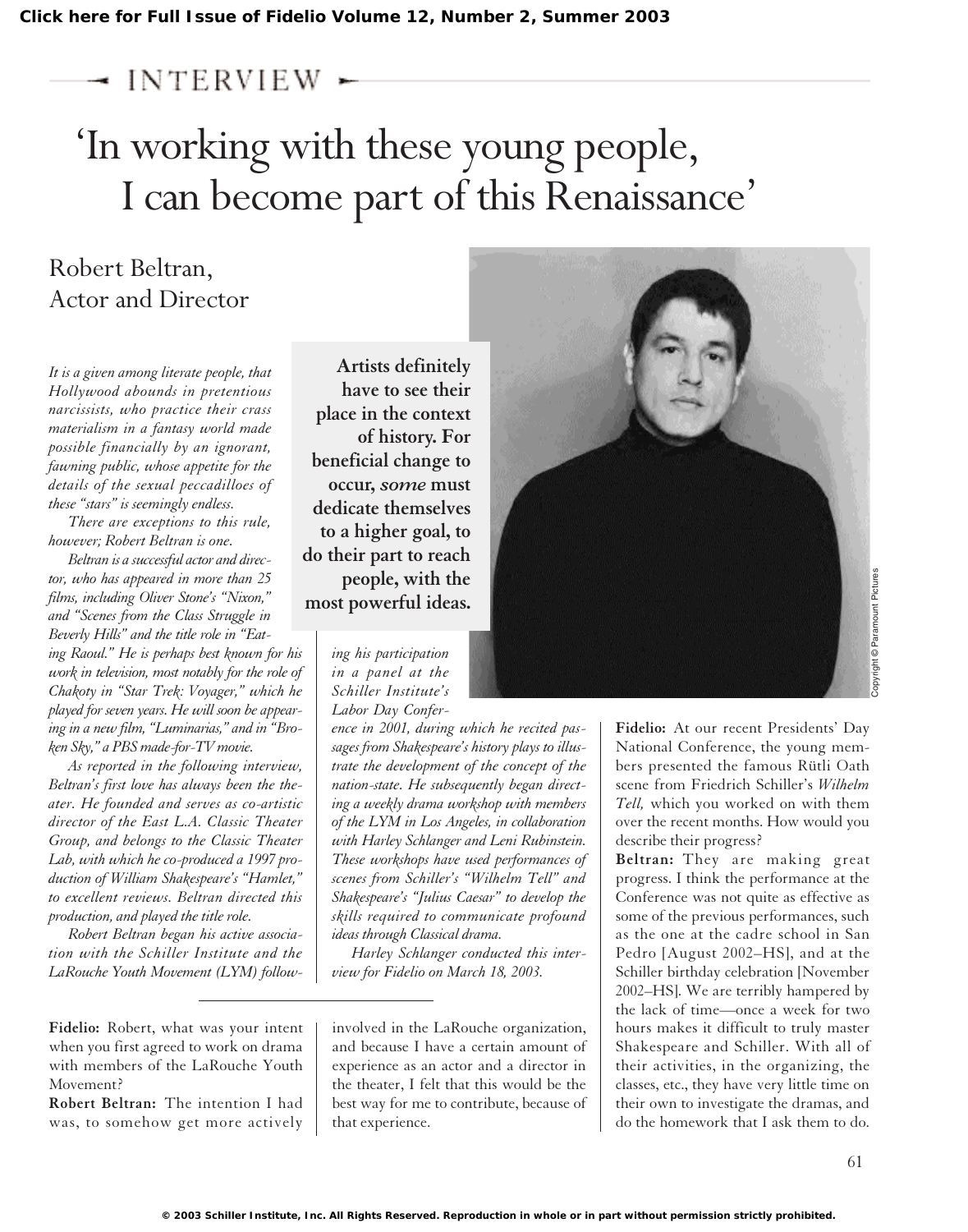It has only been recently that I've insisted that they memorize scenes, even if it's only a short section of a scene.

**Fidelio:** What are the benefits gained from memorizing scenes?

**Beltran:** When you memorize, and know what you are saying, and what the scene is about, then you are freed to really start to work. As long as you are still on the page, you haven't thought through enough to digest the thoughts of the author fully, to be able to get off

the page, and look the other actor in the eye, and really listen acutely, which is one of the things that they are beginning to learn is crucial, the importance of an active, truthful listening process that is necessary in drama.

**Fidelio:** What effect does serious work in great drama have on people who are not professionals?

**Beltran:** This is one of the reasons I wanted to work with the LaRouche youth organizers, to test this out, because my only previous experience has been with other actors. The actors I know who have done a lot of work with Shakespeare, seem to me to be more facile actors, and, I think, more perceptive, because I think working with Shakespeare forces you to be. You cannot do a play, like *Hamlet* or *Macbeth,* or any of his great plays, without having to think deeply about the play—Shakespeare forces you to, because these are such complex plays.

So, if you are going to work on Shakespeare, you have to really think about what it means: you are forced to think deeply about what the play is about, what the dramatist is saying in writing the play. If you have the experience of doing these plays over and over and over, you become accustomed to thinking deeply in this way, and that can only help you as a human being.

You also discover, very quickly, from this kind of work, that there is an obvious, huge divide between a great playwright like Shakespeare or Schiller, and

virtually every other dramatist.

**Fidelio:** You've become an outspoken critic of popular culture in the United States. Since you've participated in some of it, you know it from the inside. You've also directed and acted in performances of Shakespeare. What are your thoughts on the problem of modern popular culture?

**Beltran:** (*Laughs*) Well, the awful thing about being a serious actor in the U.S. and probably all over the world—is, that

**When I was working on** *Hamlet,* **before I met the LaRouche organization, I had come to the realization that we had to present the court as a decadent society, a society in which the people, as Lyn has stressed, were just 'going along to get along.'**



*Robert Beltran as Hamlet, in a 1997 production he directed.*

to make a living, you have to perform in these mediocre, formulaic television dramas and films. They seldom offer a challenge to a serious actor, intellectually or in any other way, and they offer nothing of value to the viewer.

It does have the effect, however, of duping people into thinking they are seeing something great. I know this first hand, having been in *Star Trek* for seven

years. I don't know how many people have gone on and on, in discussion with me, rapturously, about the *Star Trek* "ideology and philosophy," Gene Roddenberry's "vision." Had I not studied Shakespeare, and other great playwrights, I might have been sucked into believing I was doing some great humanitarian work on *Star Trek!* The truth is, that anyone who really believes that about *Star Trek,* has a serious education problem, a problem with their perception of drama, literature, and art.

When I go to a *Star Trek* convention, it is interesting to see that, if I say something negative, and ask the participants, "What is this ideology, really?"—if we really have a discussion about it, in private conversation, they will often say afterwards, "You're right, some of these fans are crazy, they need to get a life, they are brainwashed by this." They always pass it

> off as a problem which affects others!

But, it's not just *Star Trek.* It's the whole dumbing-down of culture.

**Fidelio:** You mentioned that you see this as a problem of education. Do you see this problem reflected, in the writers, and other actors, the lack of a Classical education, which would, for example, connect drama with the study of history?

**One of the reasons I was so attracted to the LaRouche movement, is that Lyn makes no bones about how important Classical drama is to society.** 

**Beltran:** I think so, I think that is apparent. The last three years on *Star Trek,* I was not very popular with our writers, because I got sick and tired of the stuff they were giving us to perform. I was complaining about it. My feeling was that they seemed to have little depth. With *Star Trek,* you had, at best, a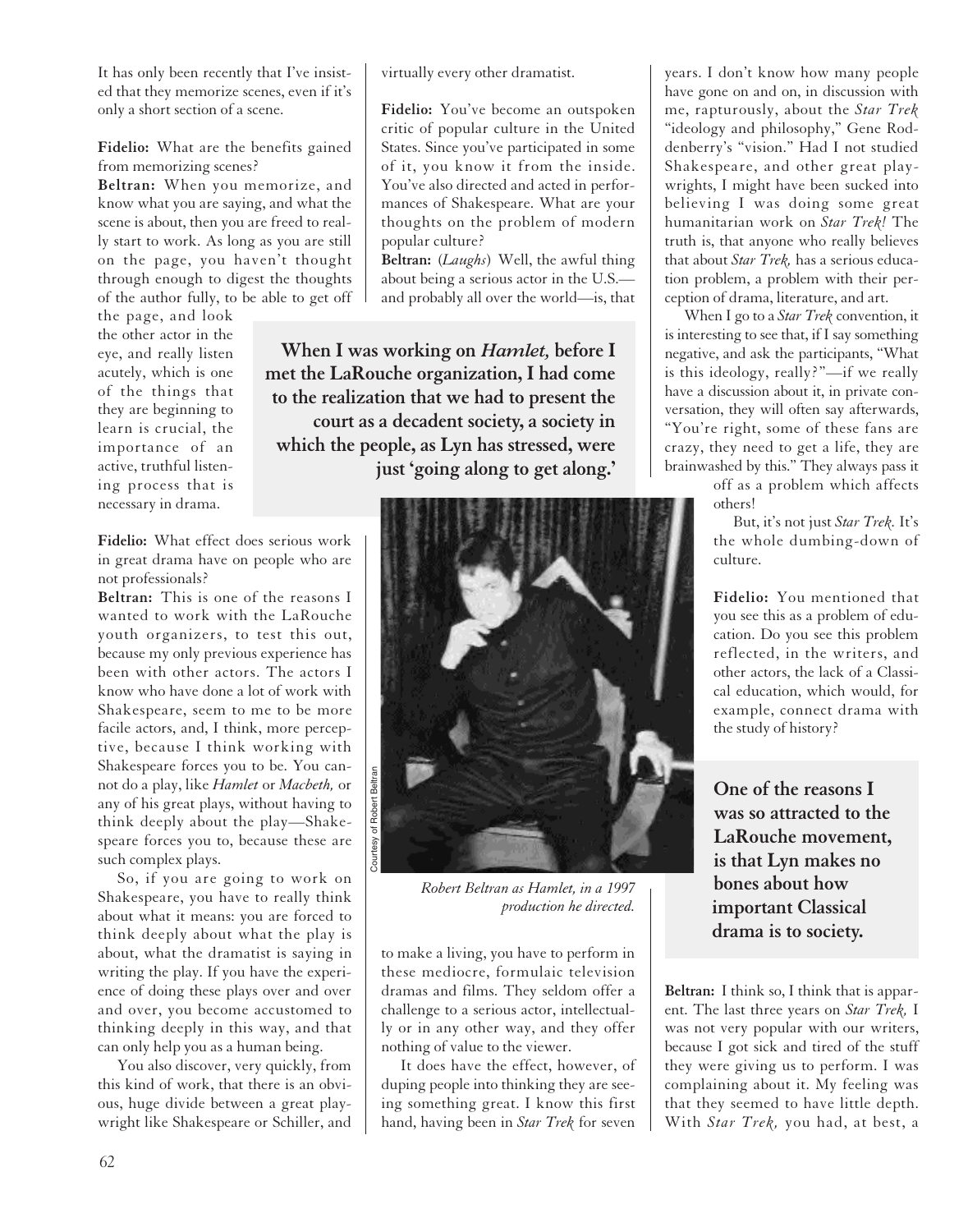chance to do a one-hour morality play every week. It was not great art.

Fidelio: So, you don't think that three hundred years from now, people will look back at *Star Trek* as great drama? **Beltran:** No, if we ever get to the point of re-introducing a truly positive education, one which emphasizes Classical culture, then *Star Trek,* and virtually everything in our present culture, will be looked at as an aberration.

**Fidelio:** You have attempted to bring Classical drama to young people in Los Angeles, setting up projects, for example, at an Hispanic cultural center. What do you think it will take to restore the Classical tradition in theater and drama in the United States?

**Beltran:** That was one of the reasons why I started working with the people in the LaRouche Youth Movement. I wanted to have an experiment. I've always believed that correct exposure to great literature—Shakespeare, especially—is key. The reason I say "correct" exposure is because, when we first started working on Shakespeare, and Schiller, I felt that the organizers' perceptions of the plays were rather shallow, and lacking in depth. They were not digging deep, for example, in Schiller, to see what he was asking us to investigate.

As we started working on the scenes, I would point out things they were missing in their performance. Then, they would start seeing a whole new world open up to them, as to the possibilities of drama. Then, they would begin to see the importance of it.

One of the reasons I was so attracted to the LaRouche movement, and Lyndon LaRouche himself, is that Lyn makes no bones about how important Classical drama is to society. For me, as a serious actor, it is great to hear one of the great men of this century, and the last century, speak so eloquently about this.

So, once the organizers saw just how important this project is, and saw the great beauty, and the great depth of these plays, their work started to get better and better.

**Fidelio:** You raised this question about an "experiment." What you are dealing with, in most cases, with these youth, is very bright young people, who have had a terrible education. If they have read Shakespeare, they don't remember it. They certainly have no experience

**The awful thing about being a serious actor is, that to make a living, you have to perform in these mediocre, formulaic television dramas and films. It's not just** *Star Trek.* **It's the whole dumbing-down of culture.**

> with Schiller. Yet, coming from this background, they now have developed a sense of purpose for their lives. I assume that is what you mean about this experiment, that you are demonstrating the relevance of Classical drama to a higher mission in life?

**Beltran:** Yes. First I had to see what they knew of Shakespeare and Schiller. I was surprised that, when we began work on it, that many of them had not read *Wilhelm Tell*—in fact, I hadn't, because my exposure to Schiller was really negligible. I only started reading his plays because I wanted to work with the youth. Now, I'm a huge fan of Schiller.

**Fidelio:** Since you have been studying the dramas, and the related writings of Schiller, what effect has this had on your identity as a creative artist?

**Beltran:** It has inspired me to seek more artistic truthfulness and depth as an artist. It has also taken my intellectual pursuit of Shakespeare to a higher level. I no longer think of the plays in the same way. It has had a profound effect on me, it has made me ask more of myself as an artist.

**Fidelio:** Schiller is profoundly personal. **Beltran:** Yes, I think we are blessed to have Schiller's writings, that he wrote extensively about his plays, and his philosophy of life and drama. Too bad we don't have that from Shakespeare. And,

it's too bad that so many present-day playwrights *do* take the time to give us their thoughts!

I just worked with a well-known, very popular American playwright on a workshop—very bright, but what a shallow concept of drama, and its potential impact on society. I was really



*Robert Beltran as First Officer Chakotay, in the television series "Star Trek: Voyager."*

disappointed with that experience.

**Fidelio:** Lyn has written extensively recently on the importance of tragedy as a means by which a population may gain insights into the flaws in its thinking, so that leading individuals may change the way they think, allowing them to act to prevent the unfolding destruction of the nation. To what extent has LaRouche's work on tragedy influenced your thinking on this?

**Beltran:** Well, specifically, when I was working on *Hamlet,* before I met the LaRouche organization, I had come to the realization that, in order to get to the full tragedy of the play, the state of the society within the play must be presented to the audience. I felt very strongly that we had to present the court as a decadent society, a society that had completely sold out to the new king, that was not interested in asking questions, in which the people, as Lyn has stressed, were just "going along to get along."

So, when I began to read LaRouche's writings on tragedy, it just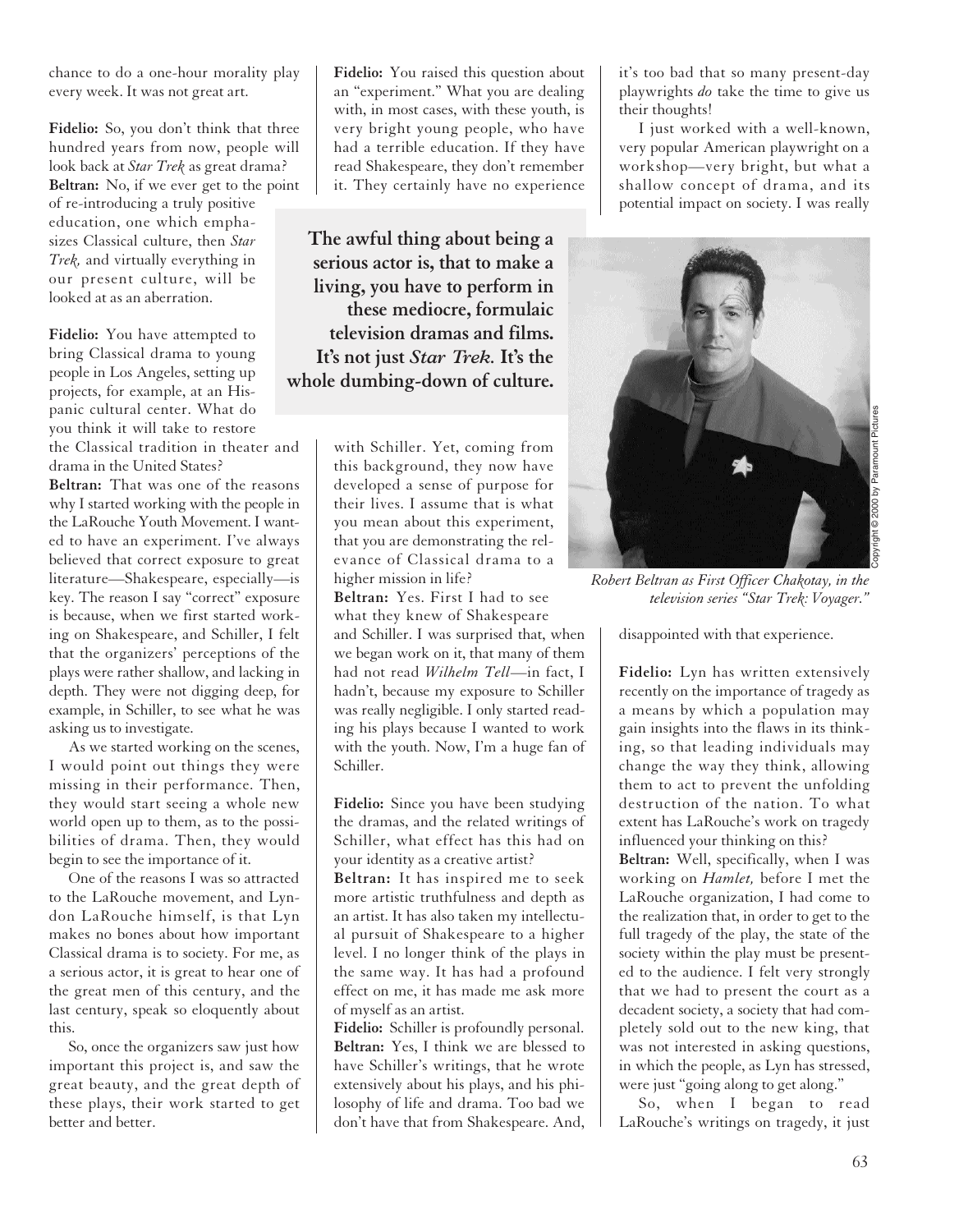confirmed what I had thought about *Hamlet.* Now it is very obvious to me in other plays.

**Fidelio:** You recently began working on *Julius Caesar* with the youth. You have been emphasizing that, to understand the interplay among the characters, you must understand, right from the beginning, that the mob, and the question of "*vox populi,*" are central features in the play.

**Beltran:** One of the first questions I

asked, after we had read the play, was, "Who is the antagonist in the play?" A couple of them said, very perceptively, "The people, the citizens." I was hoping they would see that. Some might say Cassius, but I think the real antagonist is the "*vox populi.*"

**Fidelio:** What first inspired you to take up acting as a profession, being a product of California public education? **Beltran:** Yes, East Bakersfield, California public education! I would have to say that I went to the

> theater with my sister and my mother once, when I was quite young, and we went to see the movie *Ben Hur.* I remember being moved, by seeing the audience crying at the end, when the mother and sister of Ben Hur are cured of leprosy. What a wonderful thing, I thought, to be



**We use our time as a 'science laboratory,' in analyzing a scene in a play, how you speak, how you gesture—it takes me back to school, to rethink how to most effectively convey the ideas in the scene.** 





able to move people that way.

Then, several years later, when I saw the Franco Zefferelli film of *Romeo and Juliet,* that really moved me. In high school, I read *Romeo and Juliet,* which I remembered from the movie, and I just devoured it, and I found I liked the play even more than the movie. I next read *Merchant of Venice,* which I thought was an amazing play, then *Macbeth* and *Hamlet.* I just loved this beautiful language, and these amazing thoughts. Later, my appreciation deepened, but I always appreciated the beautiful language, and the dramatic profundity.

**Fidelio:** Lyn has been discussing recently the importance of developing the imagination, that it is through cognitive imagination that new ideas are developed. Do you have some thoughts about this? In our contemporary culture, everything is so explicit. In contrast, there is the opening Chorus of Shakespeare's *Henry V,* where there is a direct appeal to the imagination of the audience.

**Beltran:** This goes back to exposing the modern audience to the Classical tradition. It becomes a great revelation to them that they can actually think! It's true! I had the good fortune of being able to tour Shakespeare around California, when I was first starting as an

> actor—that was one of my first professional jobs, performing scenes in high schools and colleges. I got to see, in workshops for students, that there was a transformation in their perception of Shakespeare.

> At first, there was indifference. But, once they found that they can understand it, they can grasp it, they got excited. So I know that through exposure to Shakespeare,

along with some positive help to give them some tools to understand it, they can respond, and be moved by great drama.

**Fidelio:** So, you would advocate much greater emphasis on Classical drama in the curriculum to improve our education system?

**Beltran:** I think that's absolutely needed. My experience, in working on this experiment with the young organizers here, validates it. I am seeing the transformation. I didn't have much doubt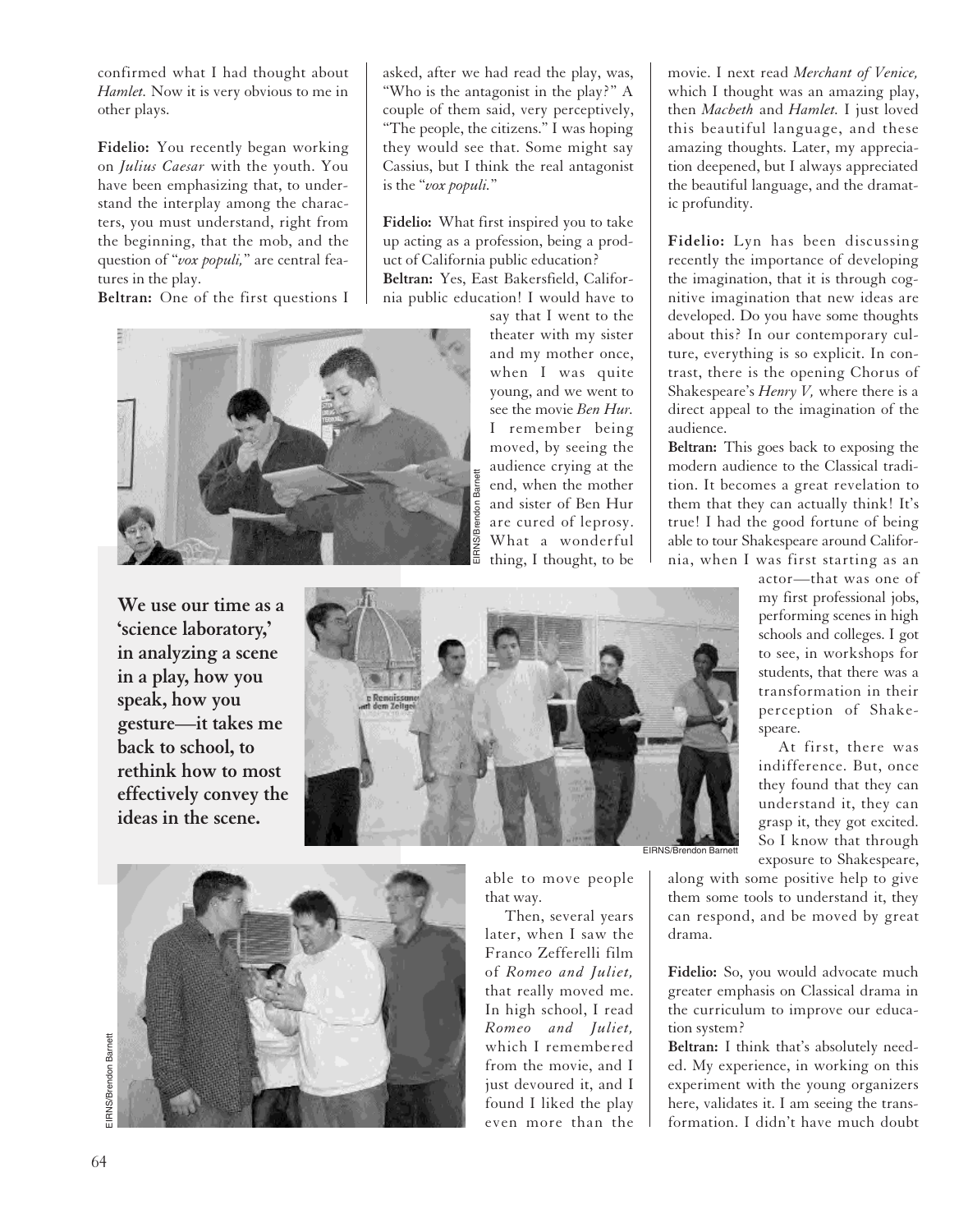that I could be helpful. So, I'm convinced that, even at an early age, people can begin to appreciate, and benefit from, the depth and beauty of the works of Shakespeare and Schiller. You just have to have teachers who know something about it, and can effectively present it in a way which inspires students. Unfortunately, we seem to have too many teachers today who don't know how to do that, or have given up.

**Fidelio:** And you, yourself: How has working with these young people affected you?

**Beltran:** It's the same thing that happens when you direct a play. You go back to school, in a way, because you are forced to put yourself in their shoes. We use our time as a "science laboratory," in analyzing a play, a scene in a play, how you speak, how you gesture—it takes me back to school, to rethink how to most effectively convey the ideas in the scene. The scene becomes illuminated to me, and I begin to see new possibilities in the scene.

Since I first started working on Schiller, my own perception of what is on the page has changed, and I have been forced to ask more of myself, to really get what Schiller offers in the play. It makes me a more rounded actor, and a more rounded human being.

**Fidelio:** Let me ask you about what Lyn criticizes as the "Laurence Olivier school" approach to acting, the "Look at me! Look at me!" school. I assume you find that, given our culture, and its obsession with self, that this is a problem for beginners in drama. How do you get people beyond that?

**Beltran:** (*Laughing*) A few of the youth had some drama class experience in college, even some private classes. There are so many here in Los Angeles, drama classes, there are literally store fronts on every corner in which some guru is extorting money from these poor souls.

One of the great things in working with the LaRouche Youth is that we have developed a similar vocabulary. I



**One of the great things in working with the LaRouche Youth is that we have developed a similar vocabulary. I can say, 'Look, this whole Olivier school of acting, and the method school of acting, is romantic crap. It's not** 



can say, "Look, this whole Olivier school of acting, and the method school of acting, is romantic crap. It's not about investigating a play. It's not about getting the ideas to the audience. It's about making the audience have sexual fantasies about you. That's not the pur-

pose of drama. It never has been, and never should be."

So, when I see, in the scenes we are doing, someone approaching the scene in that way, I can ask them, "What does this have to do with this scene in the play?" The Olivier philosophy inundates acting now, all the drama schools are modelled on the Lee Strasberg school, which is all about, "How can I make this play a great experience for me?" That is, treating the play as psychotherapy for me! The audience is secondary. What is most important for actors today, is, "If I can do a play, will this help me get a film?"

**about getting the ideas to the audience. It's about making the audience have sexual fantasies about you. That's not the purpose of drama. It never has been, and never should be.'**



of them do not.

That's unfortunately what the acting profession has become. There are still other actors who think as I do, but most

Once I can make the young people see that the choice they are making, in the way they play a scene, does not help the play, then they are forced to reexamine their character in the context of the whole play, so they can give the audience a truthful illumination of what the play is about, not how they may feel about the character at any particular moment. That's how you get rid of all the unnecessary false emotions at the